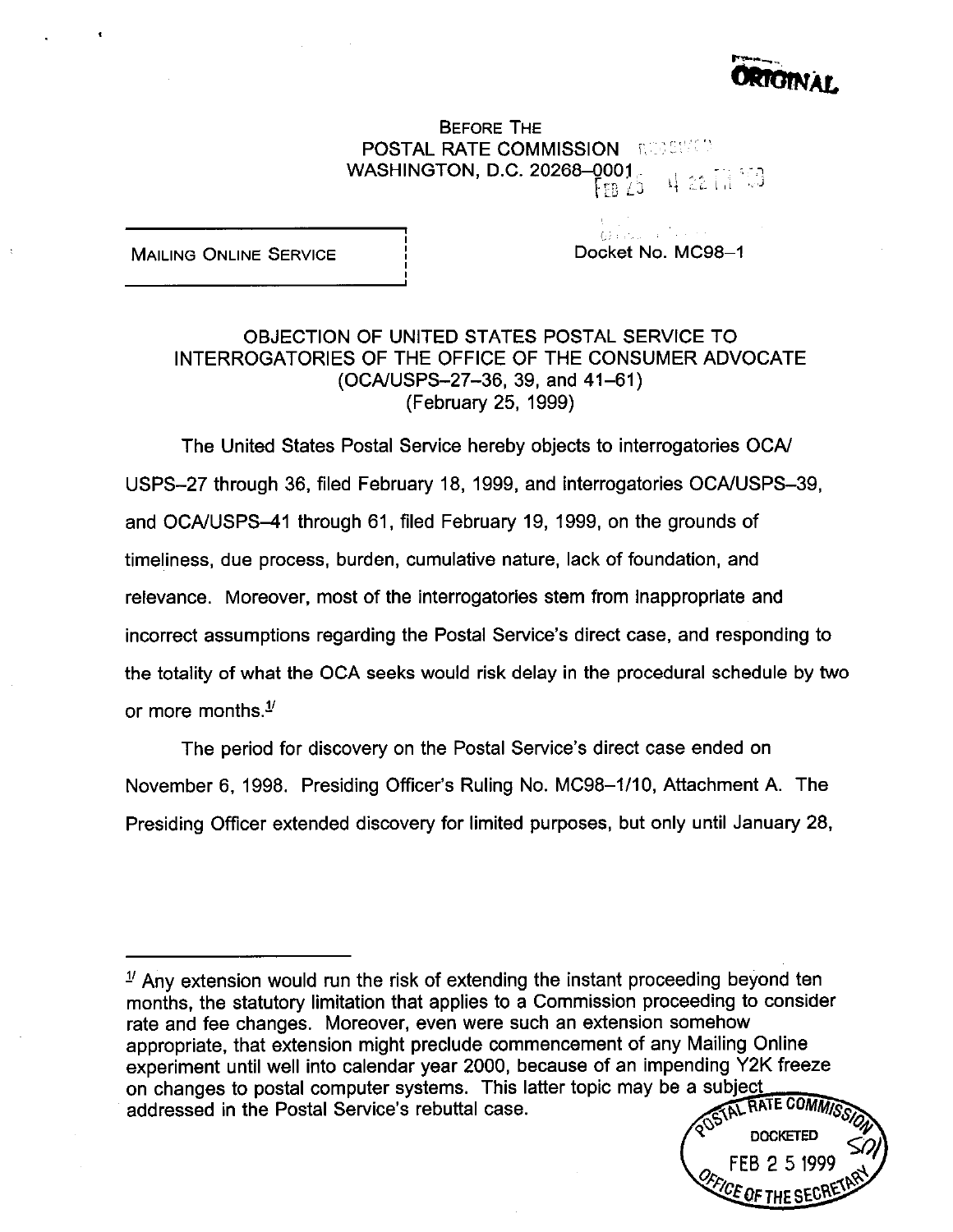1999. Presiding Officer's Ruling No. MC98-1/18.<sup>2/</sup> Thus, all discovery on the Postal Service should have concluded by now.<sup>3/4/</sup>

The Postal Service now is in the middle of a 3-week period in which to conduct discovery on intervener cases. This period will be followed shortly by hearings on intervener cases. Then, less than 2 weeks later, rebuttal evidence is due. Hearings on rebuttal cases are a week later, and briefs are due in the following 2% weeks. The Postal Service should be afforded the opportunity to deal with these procedural imperatives without being obstructed by the 004's misguided and untimely curiosity.

The posing of these questions at this late stage of the proceeding—when the OCA could have explored those avenues many months ago and the procedural schedule is already exceptionally concentrated, raises significant due process concerns. The Postal Service due process rights to conduct discovery on participants' case, and to prepare its rebuttal case, would essentially be curtailed

 $-2-$ 

 $2^{\prime}$  That discovery was limited by the Presiding Officer to "[d] iscovery for the purpose of developing participant evidence, discovery concerning Postal Service supplemental testimony (when filed), and discovery as permitted by Presiding Officer's Ruling MC98-1117 [concerning the Postal Service's marketing plan for PostOffice Online]." Id. at 3.

 $3<sup>2</sup>$  There are no Commission rules or special rules permitting follow-up discovery or discovery needed to prepare evidence for rebuttal testimony in this proceeding. Moreover, these interrogatories go well beyond what should be considered follow-up, and none of the interrogatories appears to be designed to lead to evidence which could be used in rebuttal to the cases-in-chief of participants other than the Postal Service. Finally, most of these interrogatories, while styled as interrogatories to the Postal Service, are really directed at witnesses Lim, Seckar, Plunkett, and Stirewalt, so they would not qualify under the Special Rule 2E that applied in previous cases.

 $\frac{4}{3}$  A few interrogatory subparts address nomenclature-related and similar difficulties in understanding contract language; while these could reasonably be addressed through informal inquiry, the requested information does not appear to be material to this proceeding.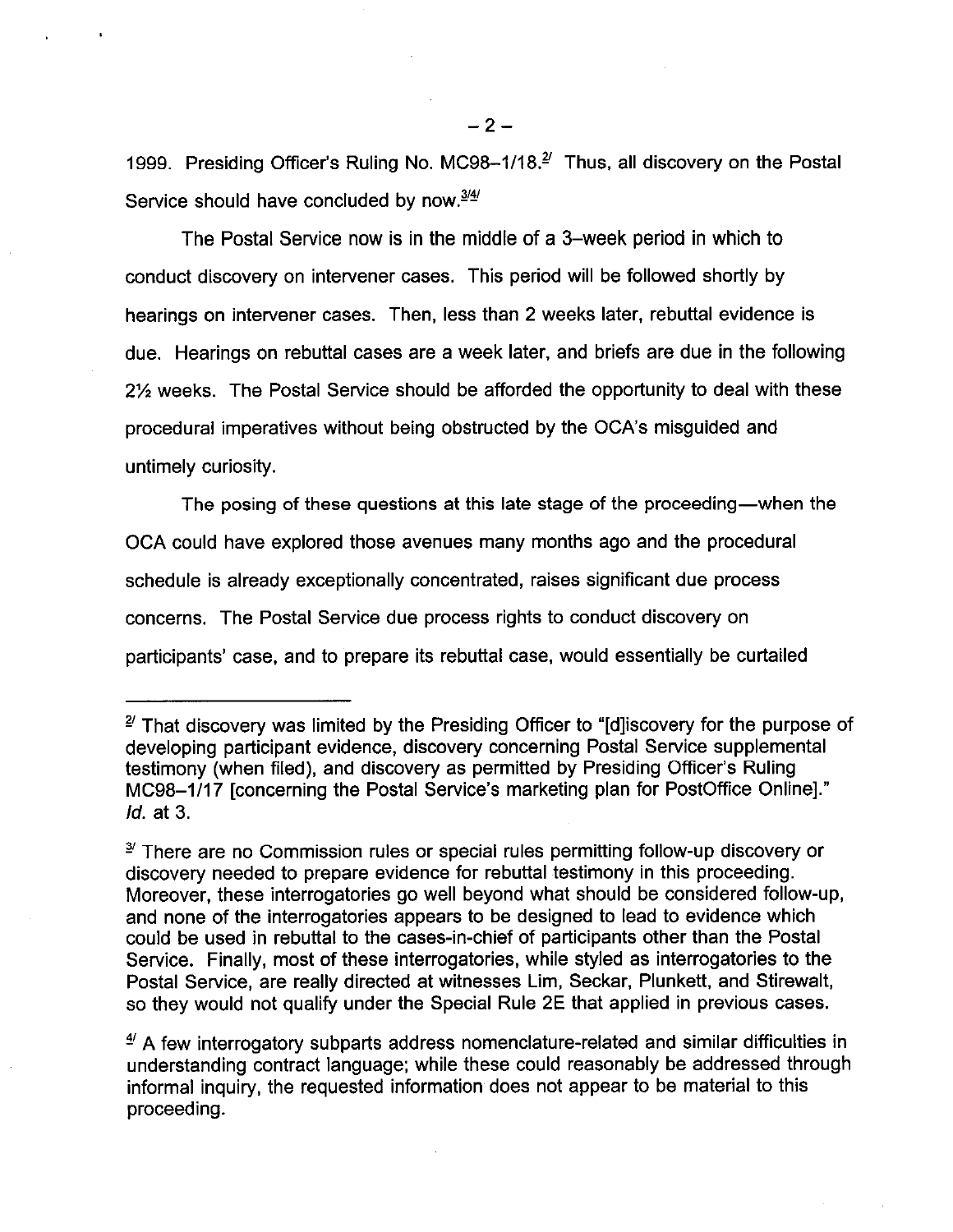were the Postal Service required to respond to the OCA's many hundreds of untimely and largely irrelevant inquiries. The OCA, on the other hand, has already been provided an unusually long 6% months to conduct discovery on the Postal Service's direct case.

In general, most of the interrogatories to which the Postal Service objects stem from a misunderstanding of what witness Lim presents in his testimony, and its assumed-but nonexistent-nexus with the Compaq contract filed as USPS-LR-29/ MC98-1. Witness Lim worked closely with the POL and MOL developers to present estimated MOL information systems costs for the two-year experiment. Hence his testimony effectively supplants that of witness Stirewalt. Since witness Stirewalt needed to base his estimates on a model of the system for the experiment, while witness Lim could rely upon a better defined system architecture, the two testimonies are difficult to compare directly.

Witness Lim did not perform a "top-down" analysis of PostOffice Online costs. Instead, as he states on page four of his testimony, he approached the question of quantifying information systems costs for Mailing Online during the experiment by identifying those areas of PostOffice Online that are affected by the existence of Mailing Online. Notwithstanding, most of the OCA's interrogatories inquire how witness Lim treated each of the contract cost ceilings presented in the **PostOffice** Online contract (USPS-LR-29/MC98-1). Because of witness Lim's approach, he did not need to consider this contract.

These interrogatories stem from an even more fundamental misconception, however. By the very nature of the contracting process, a time and materials contract such as the Compaq contract establishes a series of cost pools against which invoices can be charged, and payment furnished. That does not mean,

 $-3-$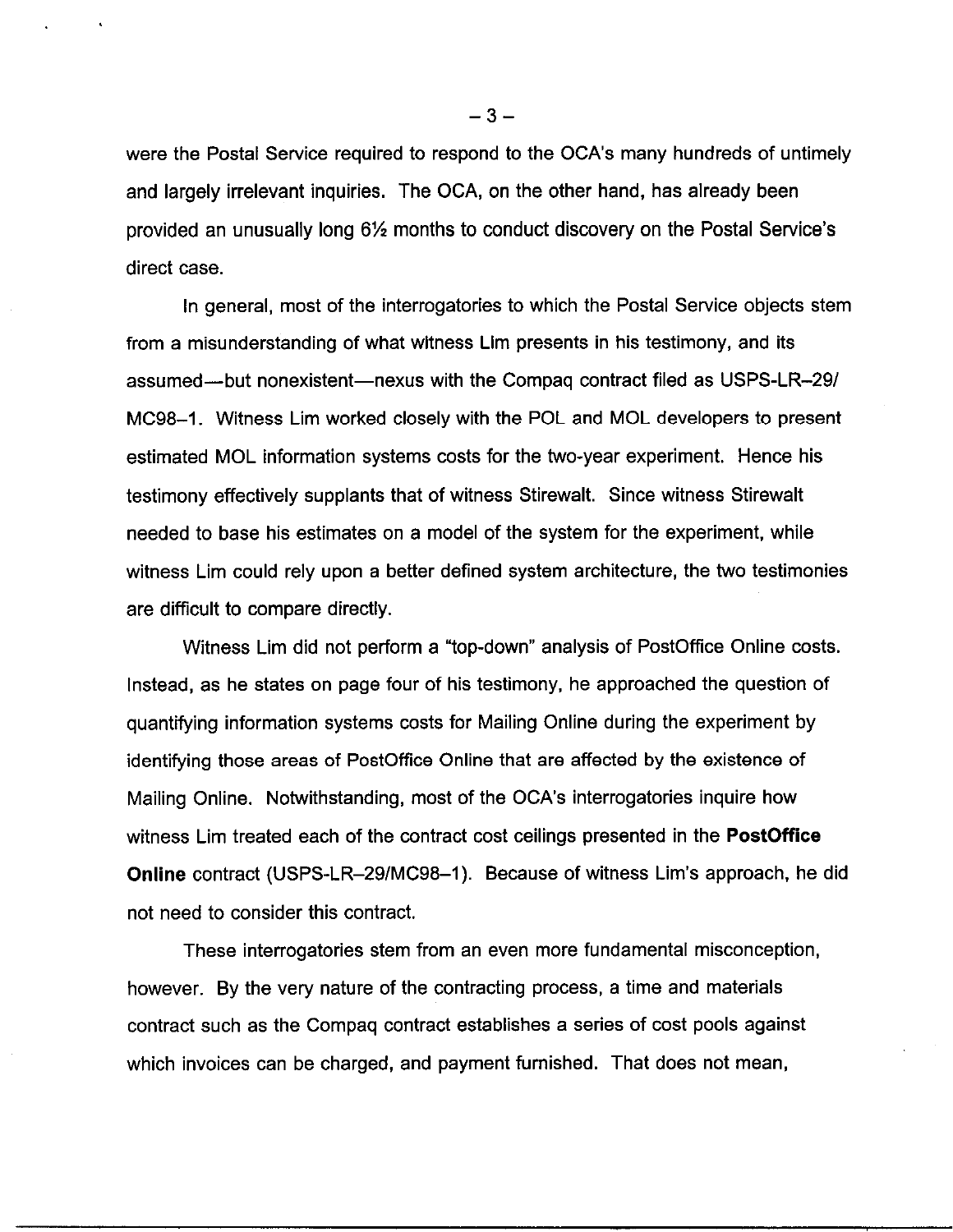however, that the full amount of each cost pool necessarily becomes an actual cost. Some funds are not expended, and in other cases where invoiced costs exceed the ceiling, contract modifications are made to cover those costs. Accordingly, a contract such as the Compaq one would generally be an inappropriate basis for quantifying a given service's costs. This explains why witness Lim had no occasion to study the contract, and derived no costs from it, see Tr. 8/1983. In addition, the incomplete relationship between the Compaq contract and actual Mailing Online costs supports the Commission's mandate that the Postal Service collect and report actual cost data during the conduct of the market test.

Finally, interrogatories OCA/USPS-39 and 41 through 61 ask the Postal Service to explain its classification of contract cost areas as attributable to or not attributable to Mailing Online. However, neither witness Lim nor other Postal Service witnesses provide completely definitive statements regarding which costs are attributable, largely because what constitutes "attributable costs" requires a legal conclusion about which there is incomplete agreement between the Commission and the Postal Service. Accordingly, other terms such as "one-time", "fixed", "incremental", "shared", and "variable" are employed so as to set the stage for discussion of the appropriate attribution in participants' briefs. Yet the OCA insists throughout the subject interrogatories that the Postal Service now begin to use the specific terminology the OCA deems appropriate.

Respective interrogatories are addressed briefly below to elaborate upon how the foregoing arguments apply to each.

Interrogatory OCAIUSPS-27 quotes the Postal Service's response to a hearing question, which states:

The Library Reference 7 Netpost contract costs were not included in the total information systems' costs that Witness Lim presents, because the

 $-4-$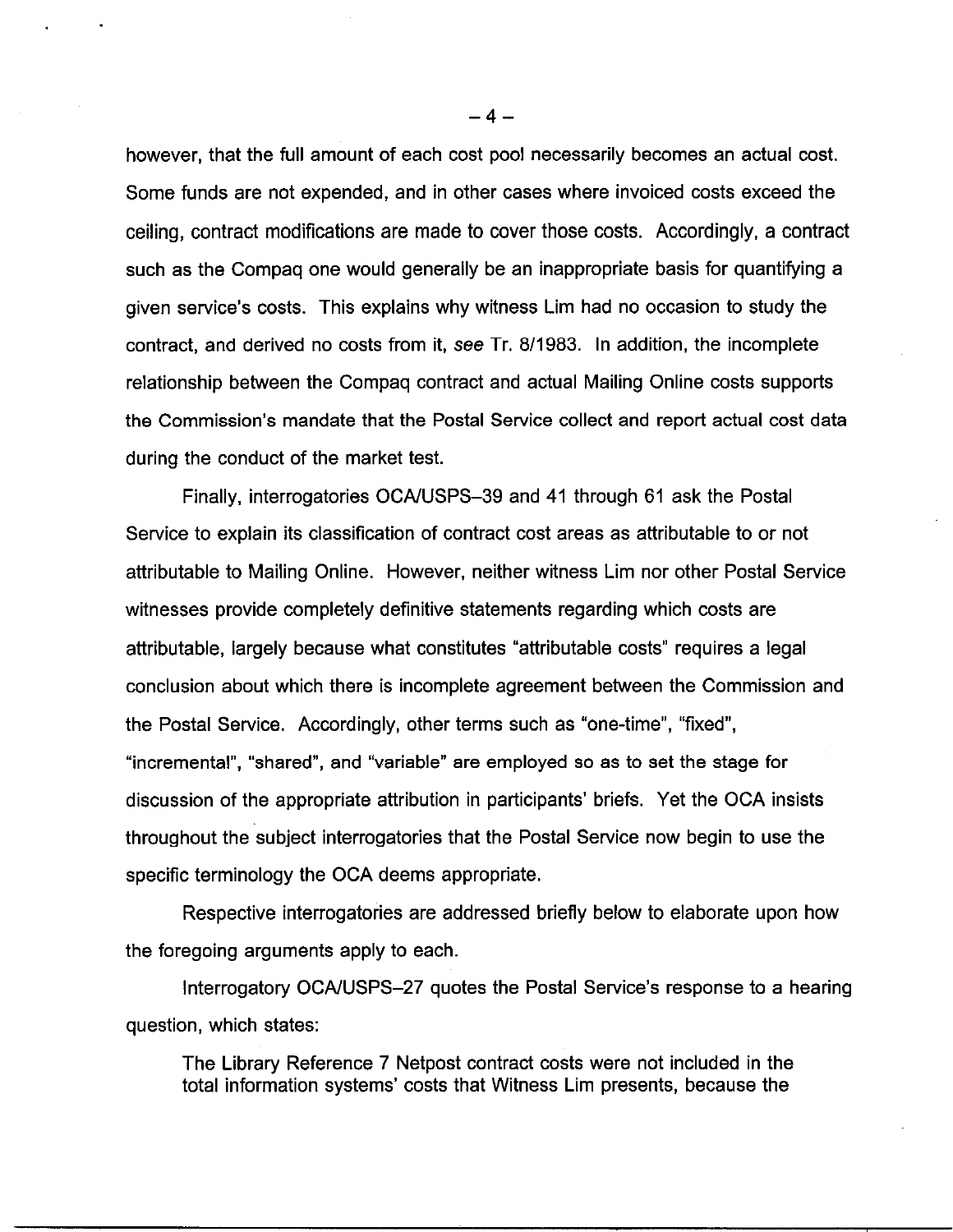former are related to the operational and market tests for Mailing Online, rather than the Mailing Online experiment.

The interrogatory then asks how witnesses Seckar and Plunkett treat these contract costs. Since witnesses Seckar and Plunkett updated information based solely upon witness Lim's testimony (*compare, e.g., USPS-ST-9*, Table 2, as revised February 4, 1999, with Worksheet 2 to Response of United States Postal Service Witness Seckar to Question Posed by Presiding Officer at the November 20, 1998 Hearing, As Revised February 4, 1999), their lack of reliance upon Netpost contract costs is clear. These contract costs thus have no impact on their updated information. Hypothetical inclusion of such costs should not be required, since it can be done by the OCA as readily as by the Postal Service. See also, the Postal Service's response to interrogatory OCA/USPS-37, to be filed tomorrow (explaining witness Seckar's presentation in his Exhibit A of operations test and market test costs reflected in USPS-LR-7/MC98-1, and his omission of these costs from his cost update).

Interrogatory OCAIUSPS-28 asks for an update of witness Stirewalt's estimate of IS costs expended to date for Mailing Online, and analysis of how such an update has been and could be treated by witnesses Seckar and Plunkett. Responding to this untimely interrogatory would be burdensome, and cumulative because IS costs are to be reported in connection with the market test data collection plan. Witness Stirewalt is no longer available to develop this update. Moreover, witness Lim's lack of reliance on witness Stirewalt's cost analysis or methodology would make it difficult for him to provide such an update. The initial estimate took several days to develop; an update and related analysis to answer the interrogatory would take at least 8 hours.

Interrogatory OCA/USPS-29 asks for total costs for conducting the MOL operations test to date, analysis to break the total down between "one-time" and "variable" costs, and the treatment of that cost estimate by witnesses Seckar and

 $-5-$ 

. .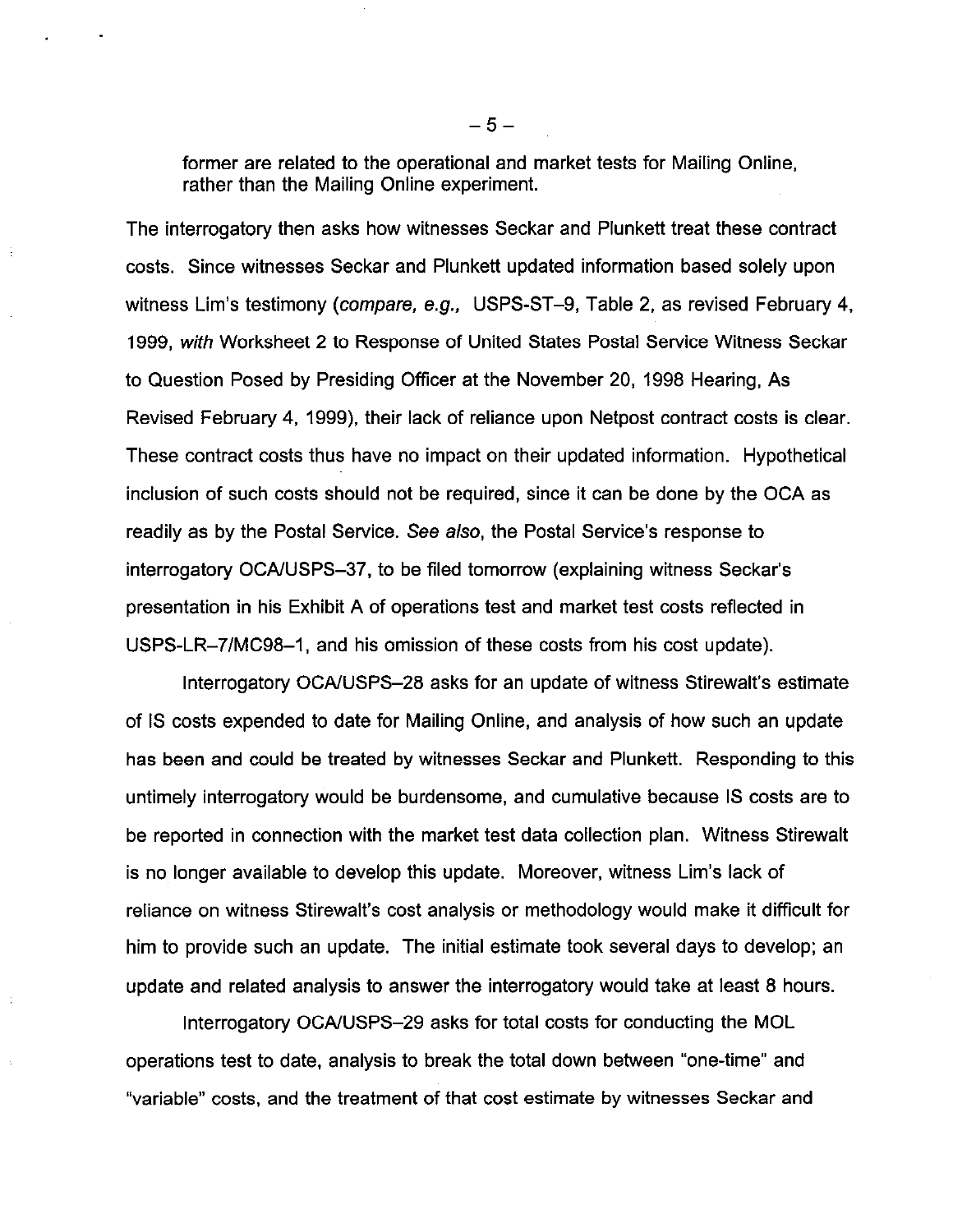Plunkett. Generation of these estimates and related responses would be burdensome, requiring an estimated 5 hours, plus the time required to formalize and finalize a written response. Moreover, this interrogatory is cumulative, to a large extent, since an estimate of operations test costs (combined with some market test costs) has already been provided. See the Postal Service's response to interrogatory OCAIUSPS-37, to be filed tomorrow (explaining witness Seckar's presentation of operations test and market test costs reflected in his Exhibit A).

Interrogatory OCA/USPS-30 asks for the total costs in conducting the market test to date, analysis to break the total down between "one-time" and "variable" costs, and the treatment of that cost estimate by witnesses Seckar and Plunkett. This interrogatory is cumulative, because it overlaps with the market test data collection plan. To the extent this is included in the market test data collection plan, it will be provided as soon as possible. Moreover, a partial estimate of market test costs has already been provided. See the Postal Service's response to interrogatory OCA/ USPS-37, to be filed tomorrow (explaining witness Seckar's presentation of operations test and market test costs reflected in his Exhibit A). Responding to this interrogatory would be burdensome, because providing the information in the form requested would take an estimated 8 hours.

Interrogatory OCA/USPS-31 asks for the total expenditures in operating POL to date, and, if possible, an estimate for discrete POL costs after subtracting MOLspecific and SOL-specific costs. This interrogatory also asks whether witness Seckar included any POL-specific expenditures in his information systems unit cost figures. Since witness Seckar's figures are based directly on witness Lim's results, it is clear that no POL-specific costs are included. To the extent POL-specific costs have been requested as part of the market test data collection plan, the costs will be provided as

-6-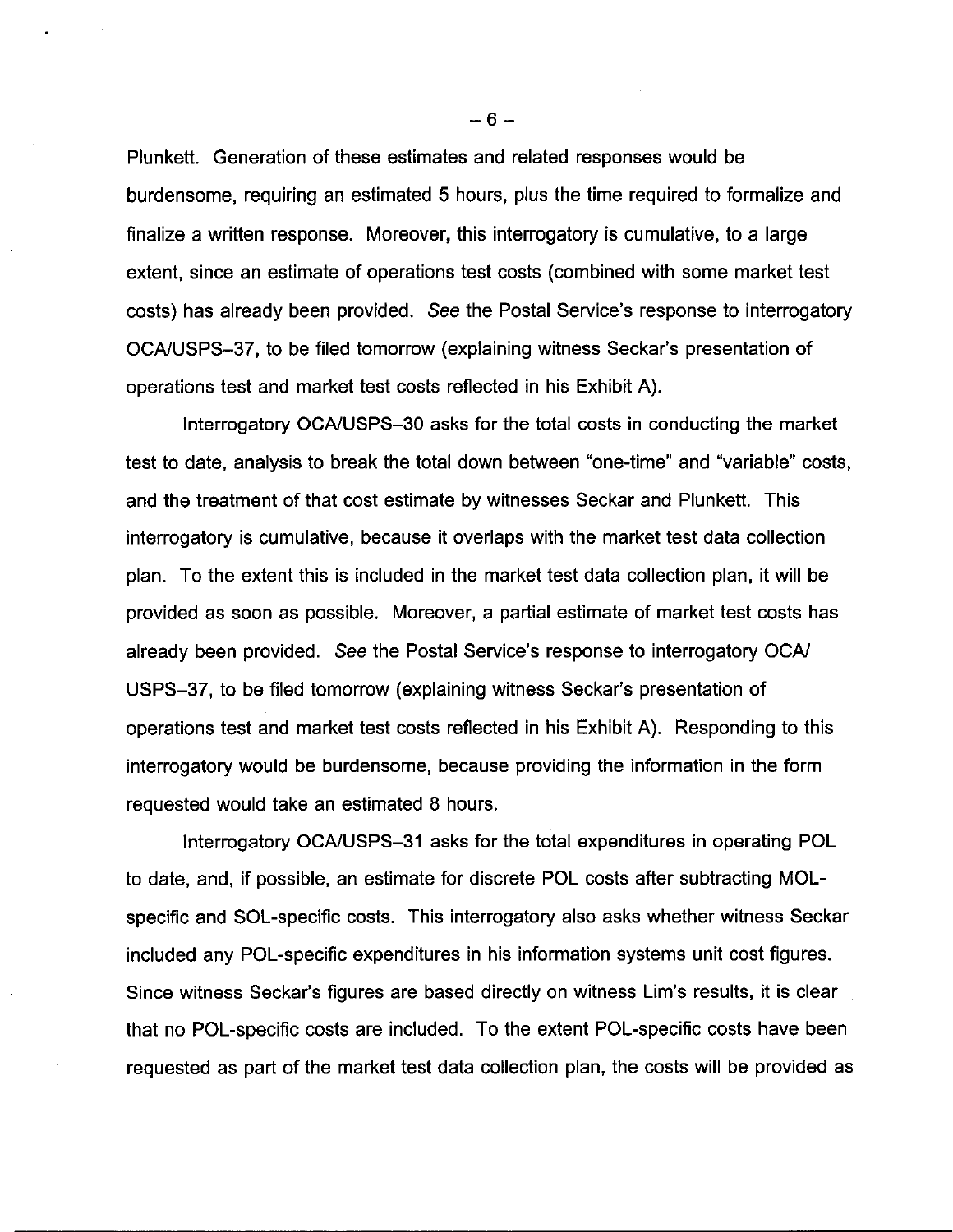soon as possible. Answering this interrogatory would be cumulative, and require a period of time comparable to that required to develop witness Lim's testimony: in light of the fact that POL is considerably more complex than MOL by itself, the Postal Service estimates answering this interrogatory would require 2 to 3 months. Given the difficulty of defining exactly what are POL costs, as compared to MOL and SOL costs, providing a ballpark estimate would require at least 2 weeks, and such an estimate might not be reliable for purposes of a Commission decision.

Interrogatories OCAWSPS-32 through 35 ask whether certain cost information requested by the Commission as part of the market test data collection plan has been collected, and, if so, to provide it. If not, the Postal Service is to explain why not. In addition, interrogatory OCAIUSPS-36 asks when the Postal Service will be providing the data requested in the market test data collection plan. The Postal Service understands that the accounting period data collection reports are tardy. The Postal Service had been planning on filing these reports only when complete, but has changed its plan to file those portions that are available as soon as possible. Notwithstanding, collecting all of these data from the various sites around the country has proven challenging. In any event, status reports on the data collection effort are not a proper topic of discovery, at this point in the proceeding.

Interrogatory OCA/USPS-37 mischaracterizes the Postal Service's response to a question raised during the February 5 hearing. The Postal Service is choosing to respond so that it can clarify the record on witness Lim's methodology, as well as the cost information about the operations test and market test that has already been provided.

Interrogatory OCA/USPS-38 asks about the respective contractor identities in the Compaq contract, USPS-LR-29/MC98-1, thus reflecting the OCA's confusion in

 $-7-$ 

. .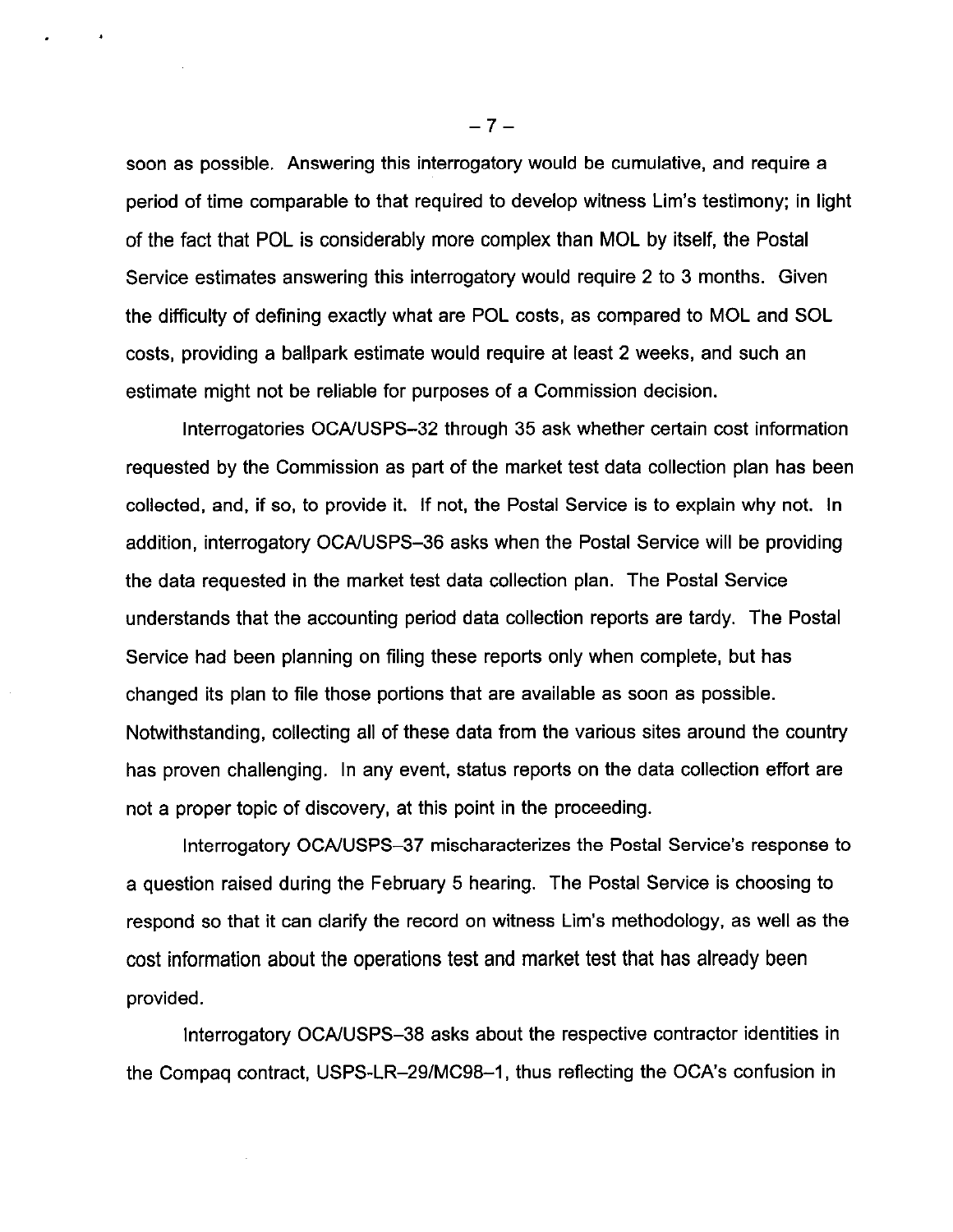understanding the complex information it requested for the first time only during the February 5, 1999 hearing. While this interrogatory might best have been raised informally (since it reflects genuine curiosity arising from a fundamental misunderstanding of postal contracting), the Postal Service is preparing a response to indicate that notwithstanding consolidation in technology firms, the salient point is use of a single master contract number.

Interrogatory OCA/USPS-39 begins a sequence (including OCA/USPS-41 through 61) of interrogatories that focuses upon respective components of the Compaq contract and how the supposed costs reflected therein are "attributed" by witness Lim. Witness Lim did not use the contract to develop his testimony. For the reasons stated in the opening section of this pleading, the Postal Service objects to these interrogatories on the grounds that they violate the Postal Service's due process rights; lack foundation; and are unduly burdensome, untimely, cumulative in nature, and irrelevant. The Postal Service believes that responding to these questions would require not less than several weeks -- and then only if the key personnel could be redirected full time from their regular duties.

Interrogatory OCA/USPS-40 inquires after copies of attachments listed, but not provided, in USPS-LR-29/MC98-1. Since the Postal Service had intended to provide a complete copy of the Compaq contract, this interrogatory will be answered affirmatively.

WHEREFORE, the United States Postal Service objects to interrogatories OCANSPS-27-36, 39, and 41-61.

 $-8-$ 

. .